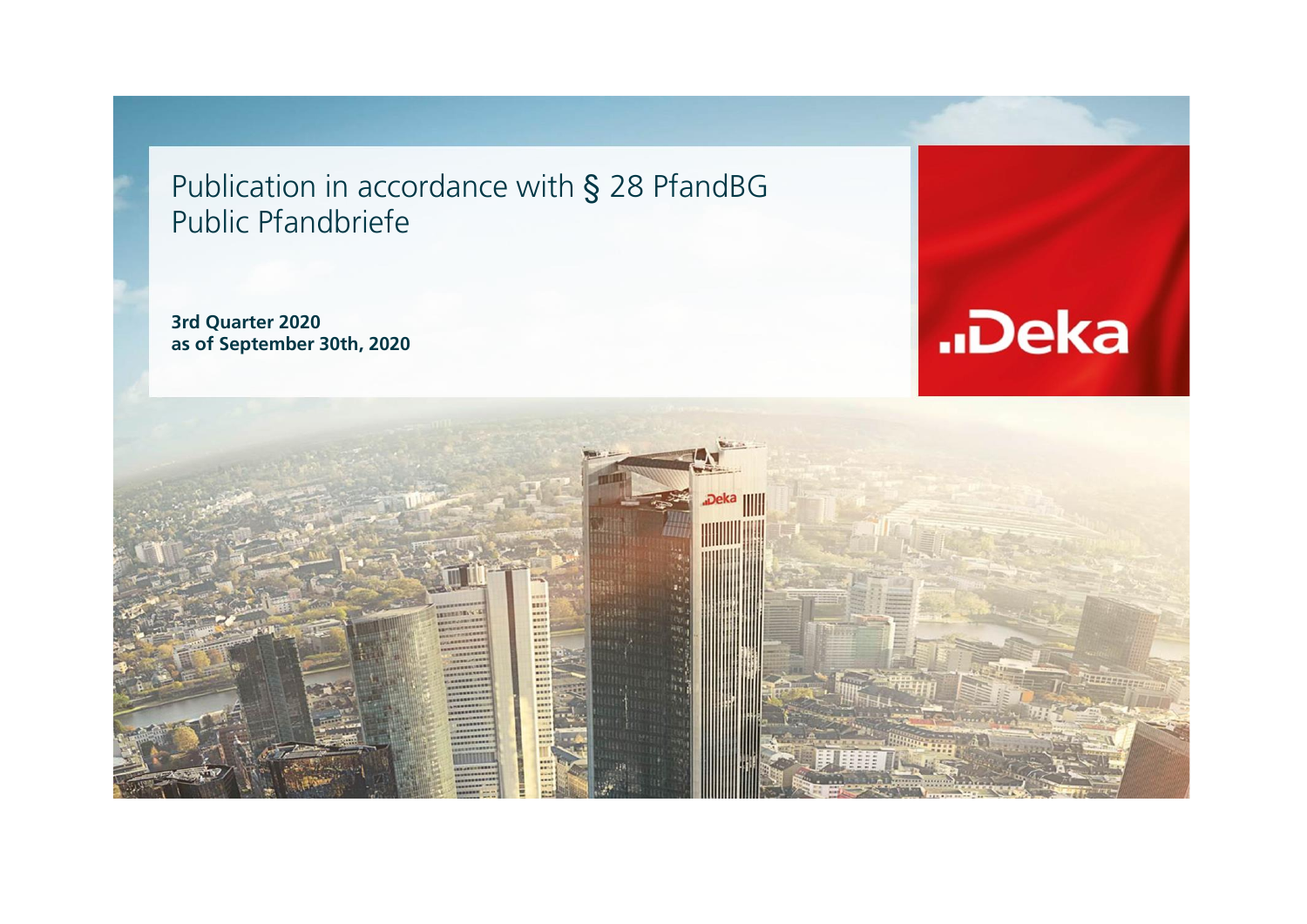# Public Pfandbriefe - Publication in accordance with § 28 PfandBG as of September 30th, 2020

# **Table of contents**

| <b>Publication in accordance with § 28 PfandBG</b>                                                                               | Page(s) |
|----------------------------------------------------------------------------------------------------------------------------------|---------|
| I. Nominal value                                                                                                                 | 3       |
| II. vdp-Credit qualitiy differentiation model                                                                                    | 3       |
| III. Derivatives contained in cover pool                                                                                         | 3       |
| IV. Nominal value and net present value                                                                                          | 4       |
| V. Maturity structure                                                                                                            | 5       |
| VI. Breakdown of cover pool by size                                                                                              | 6       |
| VII. Fixed-interest rate assets                                                                                                  | 6       |
| VIII. Additional cover pool assets                                                                                               | 7       |
| IX. Distribution of cover pool assets - Regular cover (incl. statutory overcollateralization) in mill EUR                        | 8       |
| X. Distribution of cover pool assets (amounts directly owed) - Regular cover (incl. statutory overcollateralization) in mill EUR | 9       |
| XI. Distribution of cover pool assets (quaranteed amounts) - Regular cover (incl. statutory overcollateralization) in mill EUR   | 10      |
| XII. Distribution of cover pool assets (quarantees for reasons of export promotion) - Regular cover in mill EUR                  | 11      |
| XIII. Debts in arrears > 90 Days (in mill EUR)                                                                                   | 12      |
| XIV. Total amounts of nonperforming assets, if at least 5% of each individual claim are non performing(in mill EUR)              | 13      |
|                                                                                                                                  |         |

#### **Additional voluntary information**

| I. Additional voluntary information about the cover pool               | $14 - 15$ |
|------------------------------------------------------------------------|-----------|
| II. Additional voluntary information about the outstanding Pfandbriefe |           |

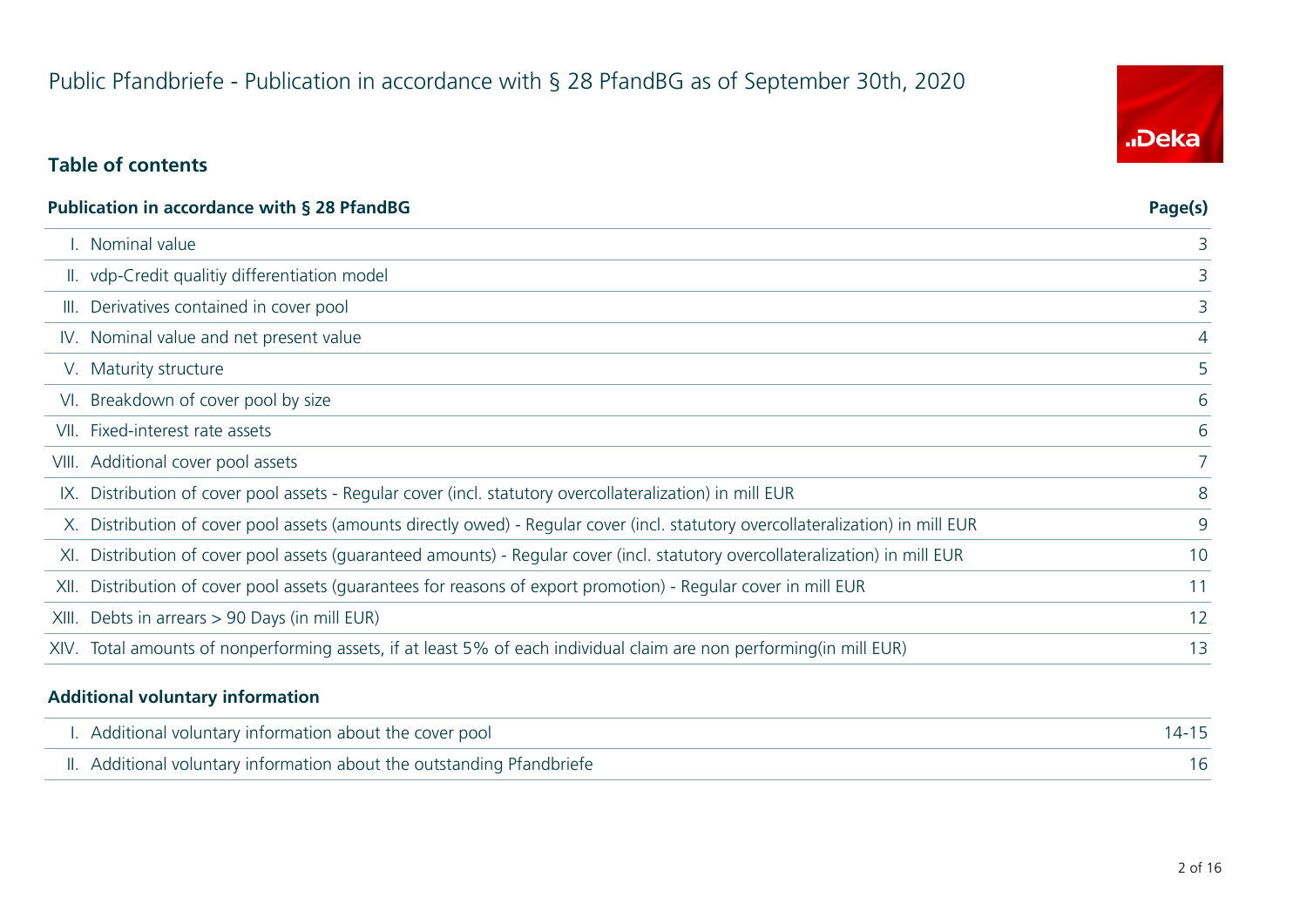

#### **I. Nominal value**

| <b>Total amounts in mill EUR</b>          | <b>Nominal value</b> |         |  |
|-------------------------------------------|----------------------|---------|--|
|                                           | Q3/2020              | Q3/2019 |  |
| Outstanding Pfandbriefe                   | 3.515,8              | 2.790.0 |  |
| Public sector cover pool                  | 4.193.1              | 3.482,2 |  |
| Overcollateralization                     | 677.3                | 692.3   |  |
| Overcollateralization in % of outstanding | 19.3%                | 24,8 %  |  |

# **II. vdp-Credit qualitiy differentiation model**

| Overcollateralization in consideration of the<br>"vdp-Credit quality differentiation model" | <b>Nominal value</b> |         | Net present value |         |
|---------------------------------------------------------------------------------------------|----------------------|---------|-------------------|---------|
| in mill EUR                                                                                 | O3/2020              | 03/2019 | O3/2020           | 03/2019 |
| Overcollateralization                                                                       | 677.3                | 692.3   | 822.7             | 765.5   |
| Overcollateralization according to the "vdp-Credit quality<br>differentiation model"        | 677.3                | 692.3   | 822.7             | 765.5   |
| Overcollateralization in % of outstanding                                                   | 19.3%                | 24.8 %  | 21.8%             | 24,7 %  |

#### **III. Derivatives contained in cover pool**

| <b>Total amounts in mill EUR</b> | <b>Nominal value</b> |         |  |
|----------------------------------|----------------------|---------|--|
|                                  | O3/2020              | 03/2019 |  |
| Derivates                        | 0.0                  | 0.0     |  |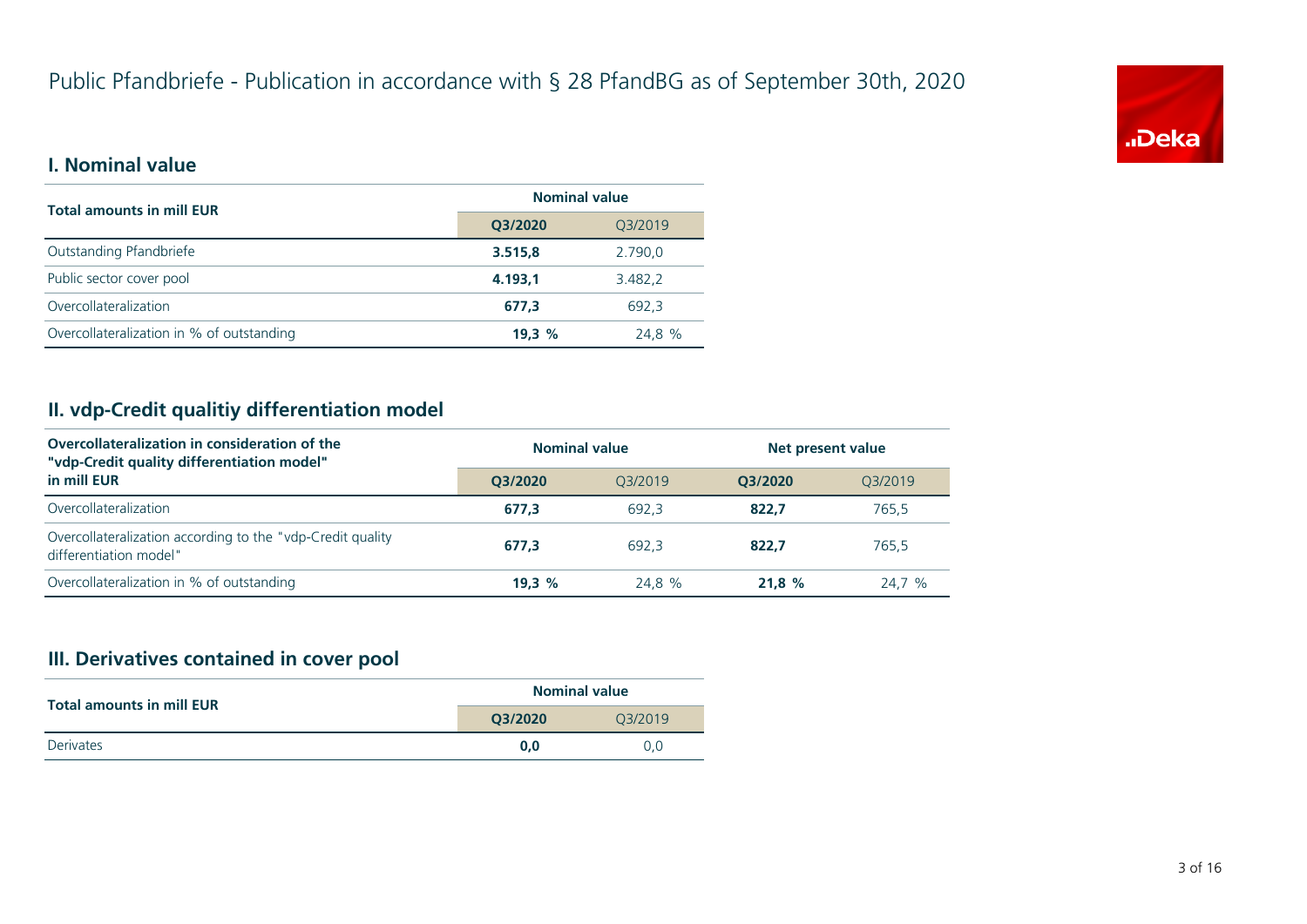

# **IV. Nominal value and net present value**

| <b>Total amounts in mill EUR</b>          | <b>Nominal value</b> |         | Net present value |         |
|-------------------------------------------|----------------------|---------|-------------------|---------|
|                                           | O3/2020              | O3/2019 | O3/2020           | Q3/2019 |
| Outstanding Pfandbriefe                   | 3.515.8              | 2.790.0 | 3.782.1           | 3.101,0 |
| Public sector cover pool                  | 4.193.1              | 3.482.2 | 4.604.8           | 3.866,5 |
| Overcollateralization                     | 677,3                | 692.3   | 822.7             | 765,5   |
| Overcollateralization in % of outstanding | 19.3%                | 24,8 %  | 21.8%             | 24,7 %  |

| <b>Total amounts in mill EUR</b>          | Net present value + 250 BP |         | Net present value - 250 BP |         | Net present value<br><b>Currency stress</b> |         |
|-------------------------------------------|----------------------------|---------|----------------------------|---------|---------------------------------------------|---------|
|                                           | O3/2020                    | 03/2019 | O3/2020                    | 03/2019 | O3/2020                                     | 03/2019 |
| Outstanding Pfandbriefe                   | 3.381.0                    | 2.749.7 | 4.286.5                    | 3.536.6 | 3.381,0                                     | 2.719,0 |
| Public sector cover pool                  | 4.036.3                    | 3.473.9 | 5.404.3                    | 4.392.9 | 4.011.4                                     | 3.428,5 |
| Overcollateralization                     | 655.3                      | 724,2   | 1.117.8                    | 856,2   | 630,5                                       | 709,6   |
| Overcollateralization in % of outstanding | 19.4%                      | 26.3%   | 26,1%                      | 24,2 %  | 18.6%                                       | 26,1 %  |

| <b>Foreign Currencies</b> | Net present value for each foreign<br>currency (in mill) |         | <b>Rates of exchange</b> |         | Net present value<br>in mill EUR |         |
|---------------------------|----------------------------------------------------------|---------|--------------------------|---------|----------------------------------|---------|
|                           | O3/2020                                                  | 03/2019 | O3/2020                  | 03/2019 | O3/2020                          | Q3/2019 |
| <b>USD</b>                | 174.5                                                    | 95.7    | 1.17080                  | .08890  | 149.1                            | 87,9    |
| <b>Total amounts</b>      |                                                          |         |                          |         | 149.1                            | 87,9    |

Remark: Net present value on Static Method basis in accordance with § 5 and § 6 PfandBarwertV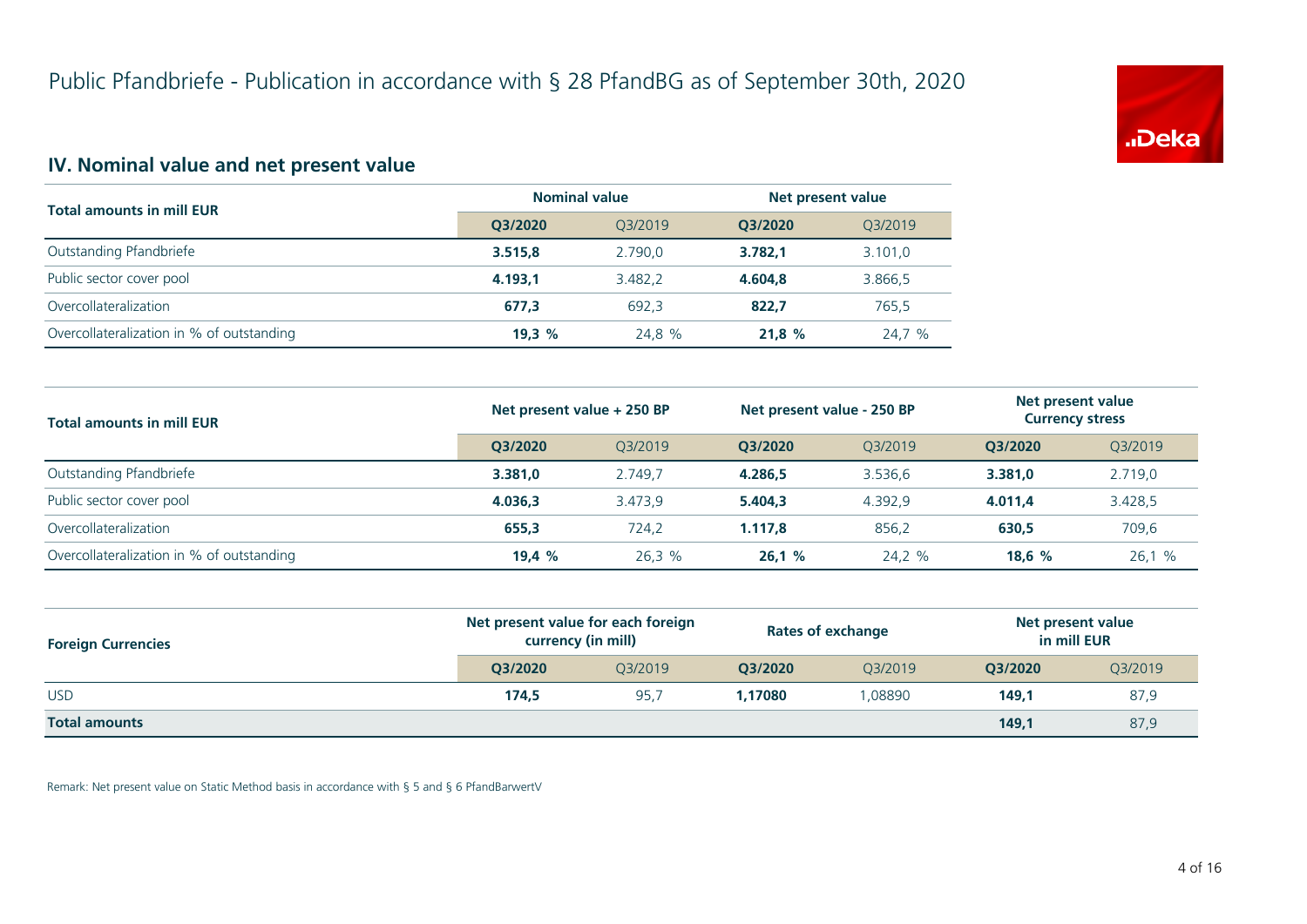

# **V. Maturity structure**

| <b>Maturity ranges</b> |        |           | <b>Outstanding Pfandbriefe in mill EUR</b> |         | Public sector cover pool in mill EUR |         |
|------------------------|--------|-----------|--------------------------------------------|---------|--------------------------------------|---------|
|                        |        | Q3/2020   | Q3/2019                                    | Q3/2020 | Q3/2019                              |         |
|                        | $\leq$ | 6 months  | 59,5                                       | 133,0   | 325,8                                | 156,2   |
| 6 months               | $\leq$ | 12 months | 249,9                                      | 277,1   | 105,3                                | 61,8    |
| 12 months              | $\leq$ | 18 months | 643,0                                      | 69,5    | 107,2                                | 189,6   |
| 18 months              | $\leq$ | 2 years   | 75,0                                       | 78,8    | 78,7                                 | 138,1   |
| 2 years                | $\leq$ | 3 years   | 715,0                                      | 270,0   | 221,0                                | 241,6   |
| 3 years                | $\leq$ | 4 years   | 348,7                                      | 415,0   | 198,9                                | 218,6   |
| 4 years                | $\leq$ | 5 years   | 311,0                                      | 347,5   | 302,2                                | 228,8   |
| 5 years                | $\leq$ | 10 years  | 718,9                                      | 996,3   | 1.452,4                              | 1.439,2 |
|                        | $\geq$ | 10 years  | 394,7                                      | 202,8   | 1.401,5                              | 808,2   |
| <b>Total amounts</b>   |        |           | 3.515,8                                    | 2.790,0 | 4.193,1                              | 3.482,2 |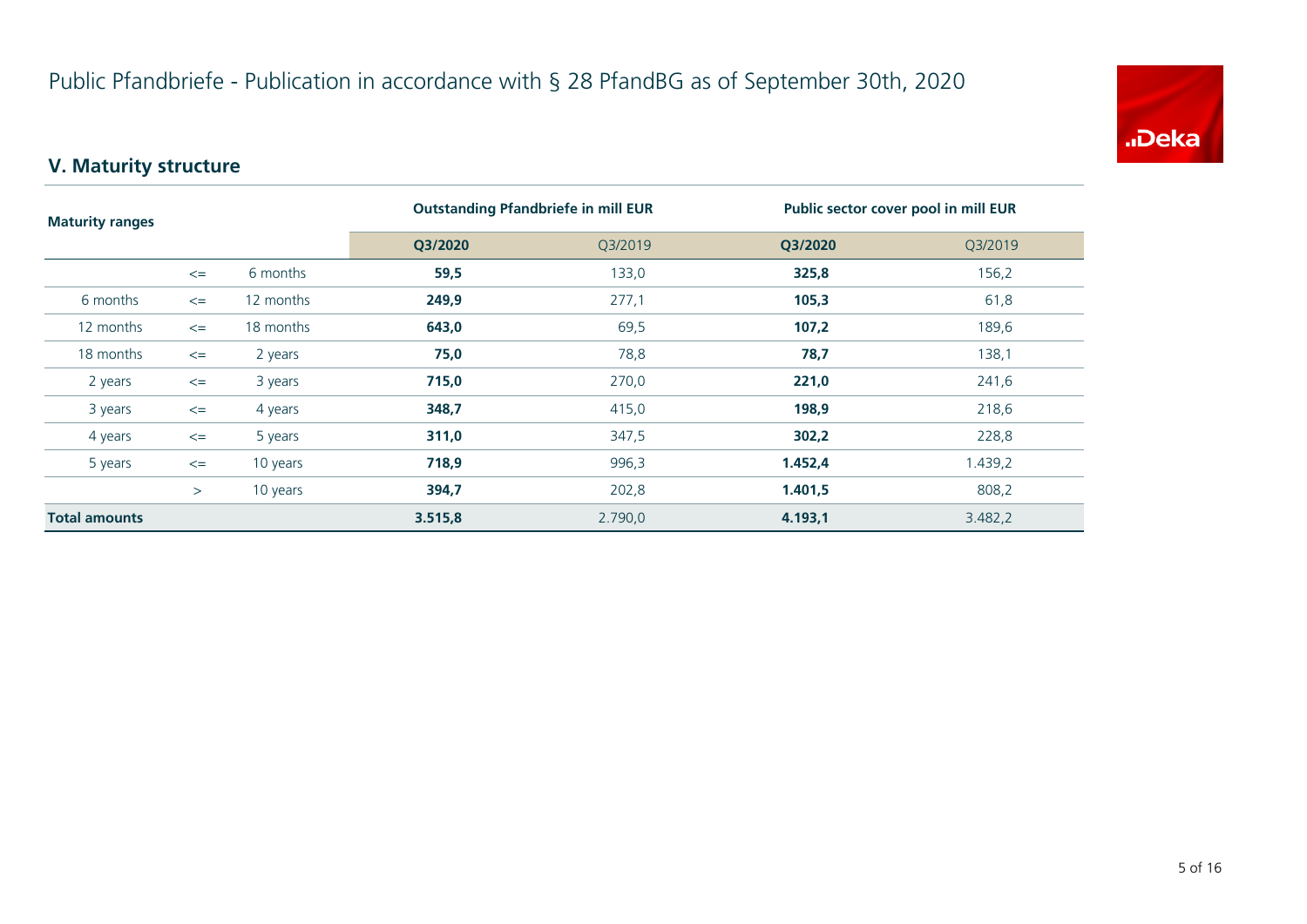

# **VI. Breakdown of cover pool by size**

| Breakdown of cover pool by size (in mill EUR)                        |  |               |                                 |         |         |  |
|----------------------------------------------------------------------|--|---------------|---------------------------------|---------|---------|--|
|                                                                      |  |               | Q3/2020                         | 03/2019 |         |  |
| Regular cover                                                        |  | $\leq$        | 10 mill EUR                     | 116,0   | 96,0    |  |
| according to $\S$ 20 para. 1 PfandBG                                 |  |               |                                 |         |         |  |
| Regular cover                                                        |  |               | 10 mill EUR $\leq$ 100 mill EUR | 1.747.8 | 1.573,6 |  |
| according to § 20 para. 1 PfandBG                                    |  |               |                                 |         |         |  |
| Regular cover                                                        |  | $\rightarrow$ | 100 mill FUR                    | 2.329.3 | 1.782,6 |  |
| according to $\S$ 20 para. 1 PfandBG                                 |  |               |                                 |         |         |  |
| <b>Amounts</b>                                                       |  |               |                                 | 4.193.1 | 3.452,2 |  |
| Additional cover pool assets<br>according to $\S$ 20 para. 2 PfandBG |  |               |                                 | 0,0     | 30,0    |  |
| <b>Total amounts</b>                                                 |  |               |                                 | 4.193.1 | 3.482,2 |  |

### **VII. Fixed-interest rate assets**

| Total amounts of fixed-interest assets (nominal and<br>percentage values) | <b>Total amounts in mill EUR</b> |         | thereof: Nominal value of fixed<br>interest assets |         | thereof: Percentage of fixed<br>interest assets |         |
|---------------------------------------------------------------------------|----------------------------------|---------|----------------------------------------------------|---------|-------------------------------------------------|---------|
|                                                                           | O3/2020                          | 03/2019 | O3/2020                                            | 03/2019 | O3/2020                                         | 03/2019 |
| Outstanding Pfandbriefe                                                   | 3.515.8                          | 2.790.0 | 3.515.8                                            | 2.606.3 | 100.0 $%$                                       | 93.4 %  |
| Public sector cover pool                                                  | 4.193.1                          | 3.482.2 | 3.385.4                                            | 2.544.7 | 80.7%                                           | 73.1 %  |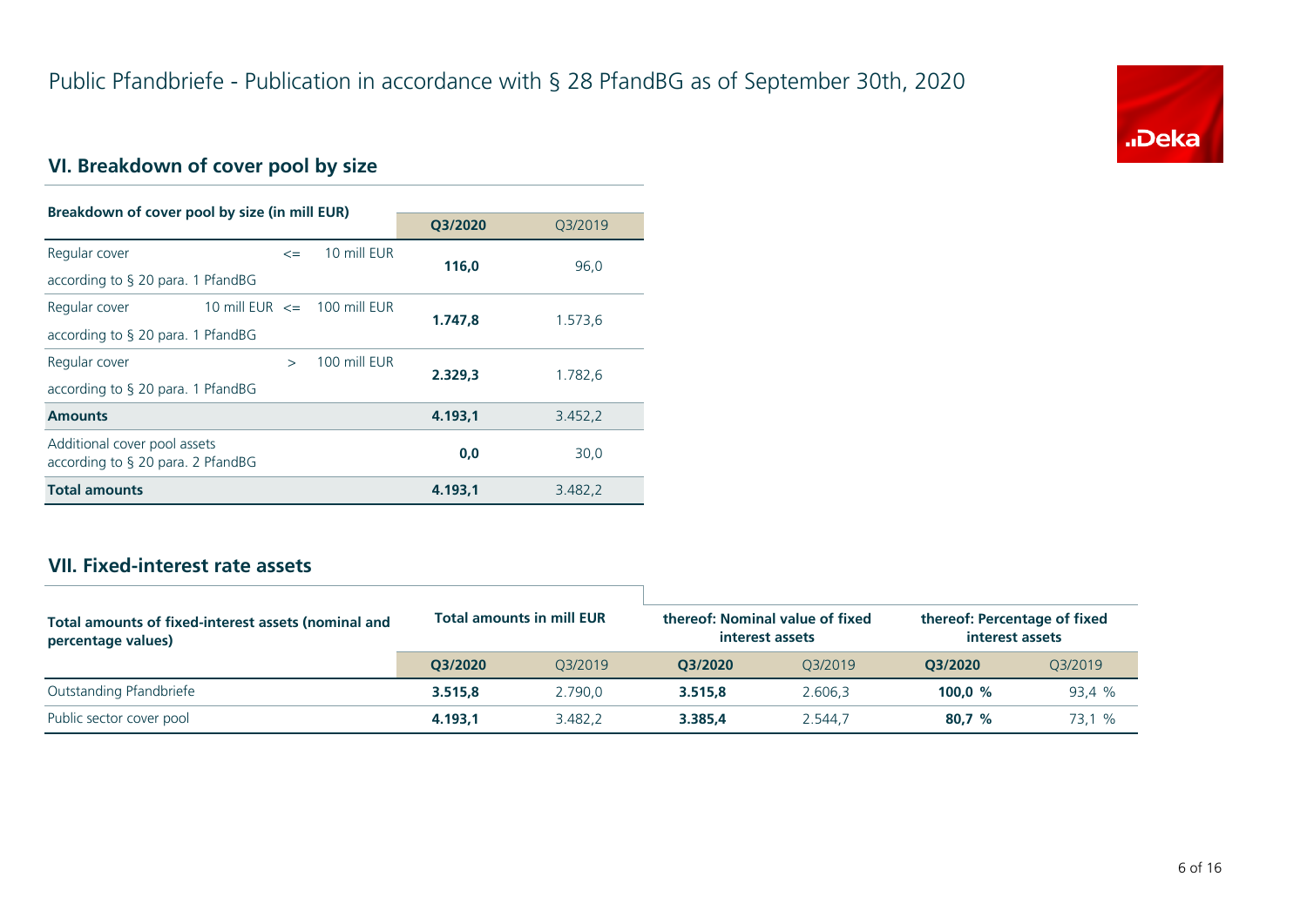

#### **VIII. Additional cover pool assets**

| <b>Additional cover pool assets</b>                                             |                      |         | <b>Total amounts in mill EUR</b> |         |                                                |
|---------------------------------------------------------------------------------|----------------------|---------|----------------------------------|---------|------------------------------------------------|
| according to § 20 para. 2 PfandBG                                               |                      | Q3/2020 | Q3/2019                          |         |                                                |
|                                                                                 |                      | 0,0     | 30,0                             |         |                                                |
|                                                                                 |                      |         |                                  |         |                                                |
| Thereof additional cover pool assets                                            |                      |         | <b>Total amounts in mill EUR</b> |         |                                                |
| according to § 20 para. 2 no. 1 PfandBG                                         |                      | Q3/2020 | Q3/2019                          |         |                                                |
|                                                                                 |                      | 0,0     | 0,0                              |         |                                                |
|                                                                                 |                      |         |                                  |         |                                                |
|                                                                                 |                      |         |                                  |         |                                                |
| Thereof additional cover pool assets<br>according to § 20 para. 2 no. 2 PfandBG |                      |         | <b>Total amounts in mill EUR</b> |         | (EU) No 575/2013                               |
| based in                                                                        | <b>Code</b><br>$(*)$ | Q3/2020 | Q3/2019                          | Q3/2020 | according to Article 129 Regulation<br>Q3/2019 |
| Germany                                                                         | <b>DE</b>            | 0,0     | 30,0                             | 0,0     | thereof: Exposure in covered bonds<br>0,0      |

| Information according to $\S$ 28                                    | <b>Total amounts in mill EUR</b> |         |  |  |  |
|---------------------------------------------------------------------|----------------------------------|---------|--|--|--|
| para. 1 no. 8 PfandBG                                               | O3/2020                          | 03/2019 |  |  |  |
| Cover pool assets that exceed the limits of<br>§ 20 para. 2 PfandBG | 0.0                              | 0.0     |  |  |  |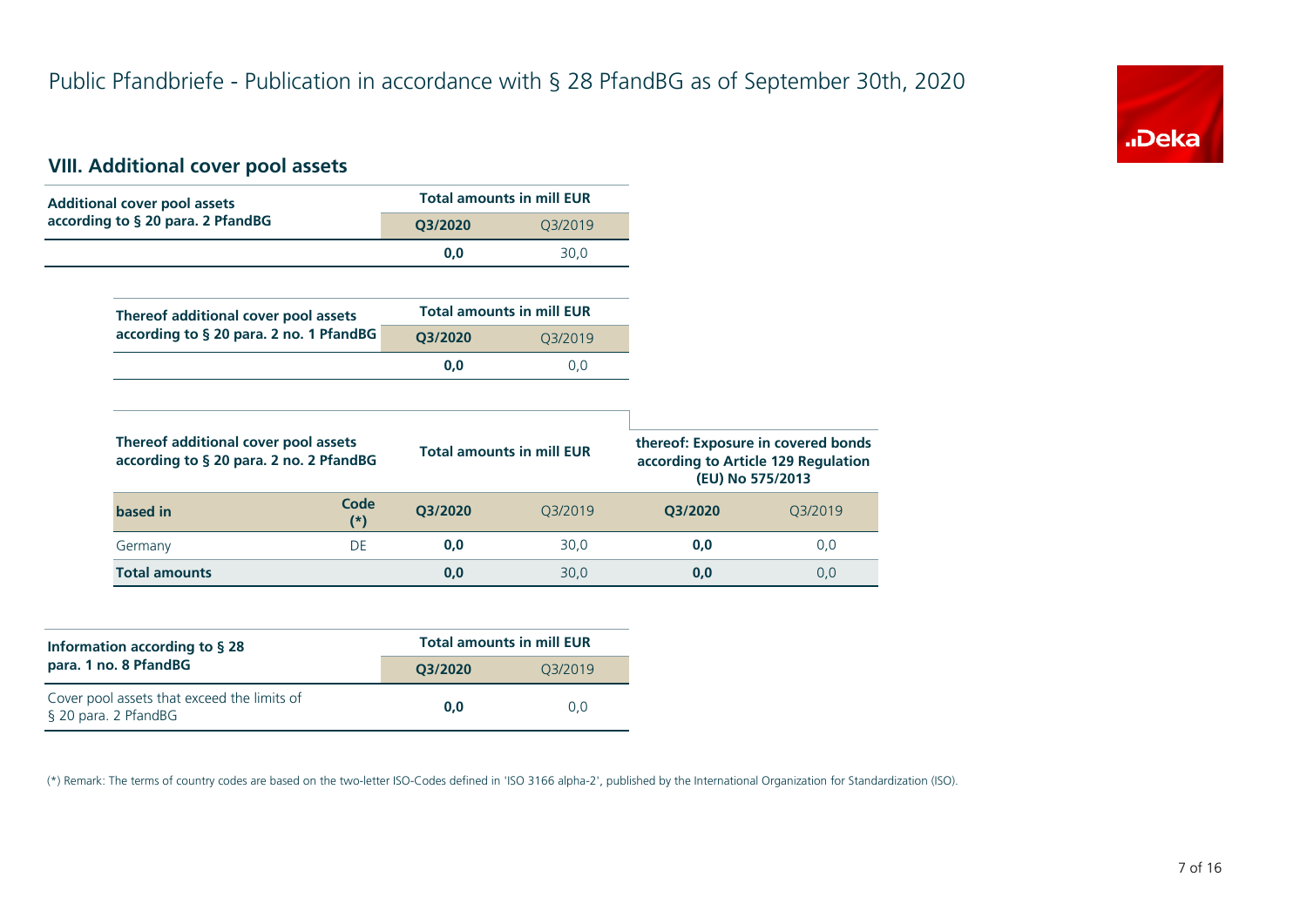# Public Pfandbriefe - Publication in accordance with § 28 PfandBG as of September 30th, 2020

#### **IX. Distribution of cover pool assets Regular cover (incl. statutory overcollateralization) in mill EUR**

| Country of registration/residence of<br>the respective borrower or<br>guaranteeing body |               |         | Sovereign |         | <b>Regional Authorities</b> |         | <b>Local Authorities</b> |         | <b>Other debtors</b> |         | <b>Total amounts</b> |         | thereof: Guarantees<br>of export promotion |
|-----------------------------------------------------------------------------------------|---------------|---------|-----------|---------|-----------------------------|---------|--------------------------|---------|----------------------|---------|----------------------|---------|--------------------------------------------|
| <b>Country</b>                                                                          | Code<br>$(*)$ | Q3/2020 | Q3/2019   | Q3/2020 | Q3/2019                     | Q3/2020 | Q3/2019                  | Q3/2020 | Q3/2019              | Q3/2020 | Q3/2019              | Q3/2020 | Q3/2019                                    |
| Germany                                                                                 | DE            | 167,2   | 200,0     | 466,8   | 342,0                       | 1.926,4 | 969,2                    | 795,3   | 931,6                | 3.355,7 | 2.442,7              | 167,2   | 200,0                                      |
| <b>Denmark</b>                                                                          | <b>DK</b>     | 0,0     | 0,0       | 0,0     | 0,0                         | 0,0     | 0,0                      | 70,7    | 40,7                 | 70,7    | 40,7                 | 70,7    | 40,7                                       |
| France                                                                                  | <b>FR</b>     | 2,7     | 18,0      | 0,0     | 0,0                         | 0,0     | 0,0                      | 0,0     | 0,0                  | 2,7     | 18,0                 | 2,7     | 18,0                                       |
| Canada                                                                                  | CA            | 0,0     | 0,0       | 21,0    | 69,2                        | 0,0     | 0,0                      | 0,0     | 0,0                  | 21,0    | 69,2                 | 0,0     | 0,0                                        |
| Latvia                                                                                  | LV            | 0,0     | 0,0       | 0,0     | 0,0                         | 108,8   | 91,7                     | 0,0     | 0,0                  | 108,8   | 91,7                 | 0,0     | 0,0                                        |
| Netherlands                                                                             | <b>NL</b>     | 147,6   | 155,1     | 0,0     | 0,0                         | 0,0     | 0,0                      | 0,0     | 0,0                  | 147,6   | 155,1                | 147,6   | 155,1                                      |
| Norway                                                                                  | <b>NO</b>     | 50,0    | 62,5      | 0,0     | 0,0                         | 0,0     | 0,0                      | 0,0     | 0,0                  | 50,0    | 62,5                 | 50,0    | 62,5                                       |
| Poland                                                                                  | PL            | 50,0    | 50,0      | 0,0     | 0,0                         | 0,0     | 0,0                      | 0,0     | 0,0                  | 50,0    | 50,0                 | 0,0     | 0,0                                        |
| United States of America                                                                | <b>US</b>     | 117,8   | 191,0     | 0,0     | 0,0                         | 0,0     | 0,0                      | 0,0     | 0,0                  | 117,8   | 191,0                | 117,8   | 191,0                                      |
| United Kingdom of Great Britain<br>and Northern Ireland                                 | <b>GB</b>     | 268,8   | 331,3     | 0,0     | 0,0                         | 0,0     | 0,0                      | 0,0     | 0,0                  | 268,8   | 331,3                | 268,8   | 331,3                                      |
| <b>Amounts</b>                                                                          |               | 804,1   | 1.007,9   | 487,8   | 411,2                       | 2.035,2 | 1.060,9                  | 866,0   | 972,3                | 4.193,1 | 3.452,2              | 824,8   | 998,6                                      |

(\*) Remark: The terms of country codes are based on the two-letter ISO-Codes defined in 'ISO 3166 alpha-2', published by the International Organization for Standardization (ISO).

"Deka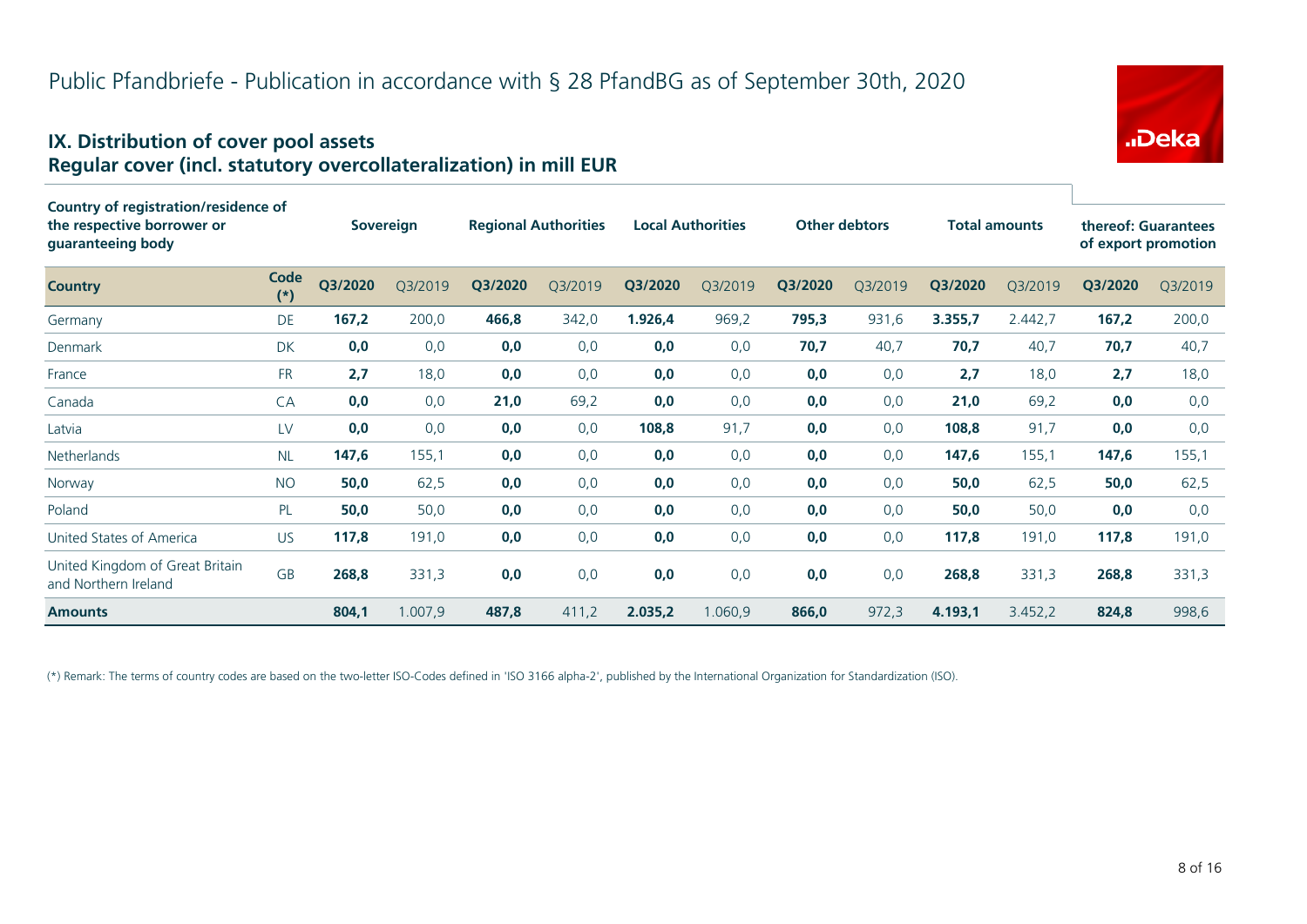

#### **X. Distribution of cover pool assets (amounts directly owed) Regular cover (incl. statutory overcollateralization) in mill EUR**

| Country of registration/residence of<br>the respective borrower |               | <b>Sovereign</b> |         | <b>Regional Authorities</b> |         | <b>Local Authorities</b> |         | <b>Other debtors</b> |         | <b>Total amounts</b> |         |
|-----------------------------------------------------------------|---------------|------------------|---------|-----------------------------|---------|--------------------------|---------|----------------------|---------|----------------------|---------|
| <b>Country</b>                                                  | Code<br>$(*)$ | O3/2020          | O3/2019 | Q3/2020                     | Q3/2019 | Q3/2020                  | Q3/2019 | Q3/2020              | O3/2019 | O3/2020              | 03/2019 |
| Germany                                                         | DE            | 0,0              | 0,0     | 466,8                       | 302,0   | 1.926,0                  | 968,5   | 795,3                | 931,6   | 3.188.2              | 2.202,1 |
| Canada                                                          | CA            | 0,0              | 0,0     | 12,4                        | 60,1    | 0,0                      | 0,0     | 0,0                  | 0,0     | 12,4                 | 60,1    |
| Latvia                                                          | LV            | 0,0              | 0,0     | 0,0                         | 0,0     | 108,8                    | 91,7    | 0,0                  | 0,0     | 108,8                | 91,7    |
| Poland                                                          | PL            | 50,0             | 50,0    | 0,0                         | 0,0     | 0,0                      | 0,0     | 0,0                  | 0,0     | 50,0                 | 50,0    |
| <b>Amounts</b>                                                  |               | 50,0             | 50,0    | 479,3                       | 362,0   | 2.034.9                  | 1.060,3 | 795,3                | 931,6   | 3.359,5              | 2.403,8 |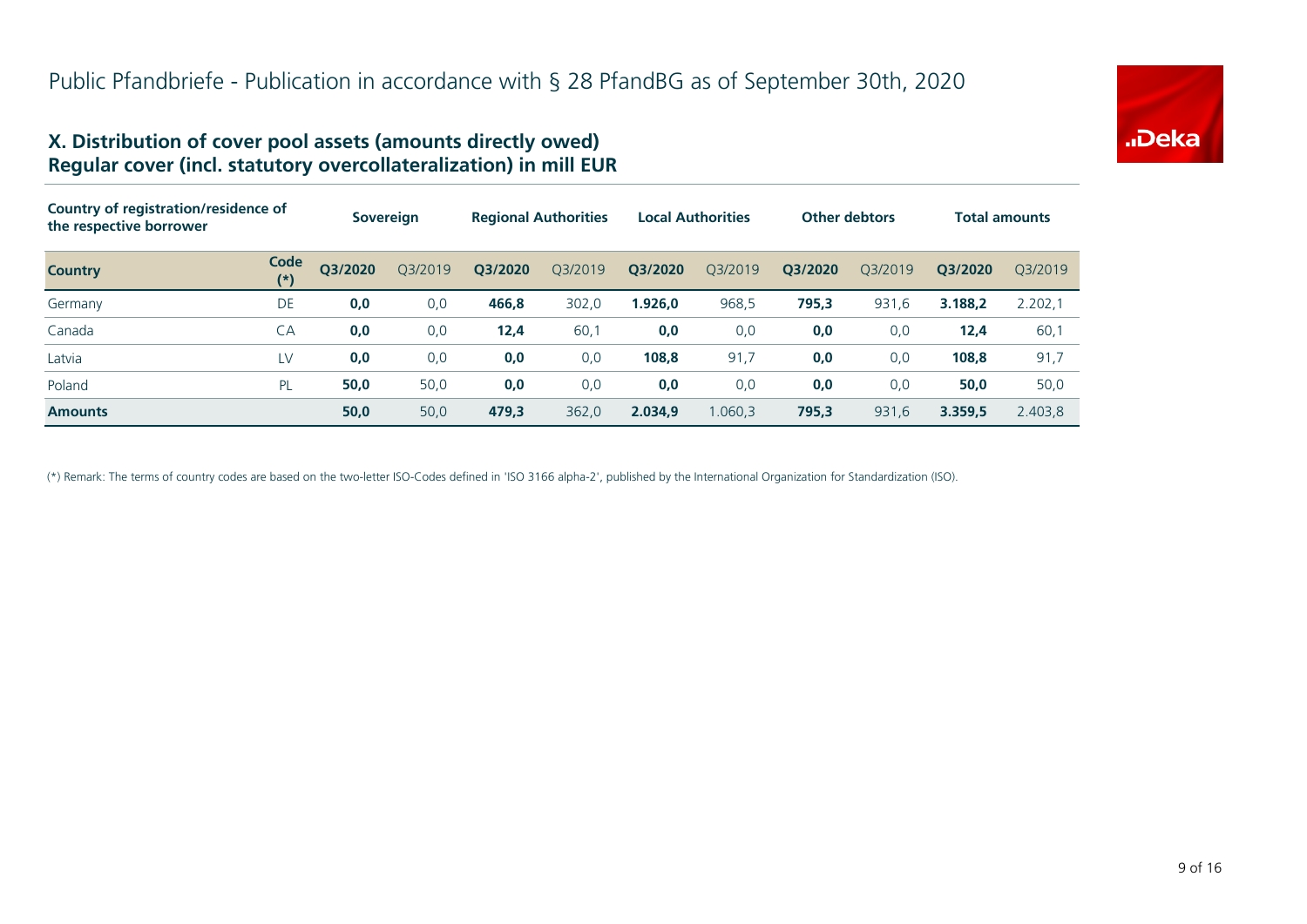# "Deka

#### **XI. Distribution of cover pool assets (guaranteed amounts) Regular cover (incl. statutory overcollateralization) in mill EUR**

| Country of registration/residence of<br>the guaranteeing body |               | <b>Sovereign</b> |         | <b>Regional Authorities</b> |         | <b>Local Authorities</b> |         | <b>Other debtors</b> |         | <b>Total amounts</b> |         |
|---------------------------------------------------------------|---------------|------------------|---------|-----------------------------|---------|--------------------------|---------|----------------------|---------|----------------------|---------|
| <b>Country</b>                                                | Code<br>$(*)$ | Q3/2020          | Q3/2019 | Q3/2020                     | Q3/2019 | Q3/2020                  | Q3/2019 | Q3/2020              | Q3/2019 | Q3/2020              | Q3/2019 |
| Germany                                                       | DE            | 167,2            | 200,0   | 0,0                         | 40,0    | 0,3                      | 0,6     | 0,0                  | 0,0     | 167,5                | 240,6   |
| Denmark                                                       | <b>DK</b>     | 0,0              | 0,0     | 0,0                         | 0,0     | 0,0                      | 0,0     | 70,7                 | 40,7    | 70,7                 | 40,7    |
| France                                                        | <b>FR</b>     | 2,7              | 18,0    | 0,0                         | 0,0     | 0,0                      | 0,0     | 0,0                  | 0,0     | 2,7                  | 18,0    |
| Canada                                                        | CA            | 0,0              | 0,0     | 8,5                         | 9,2     | 0,0                      | 0,0     | 0,0                  | 0,0     | 8,5                  | 9,2     |
| Netherlands                                                   | <b>NL</b>     | 147,6            | 155,1   | 0,0                         | 0,0     | 0,0                      | 0,0     | 0,0                  | 0,0     | 147,6                | 155,1   |
| Norway                                                        | <b>NO</b>     | 50,0             | 62,5    | 0,0                         | 0,0     | 0,0                      | 0,0     | 0,0                  | 0,0     | 50,0                 | 62,5    |
| United States of America                                      | <b>US</b>     | 117,8            | 191,0   | 0,0                         | 0,0     | 0,0                      | 0,0     | 0,0                  | 0,0     | 117,8                | 191,0   |
| United Kingdom of Great Britain<br>and Northern Ireland       | <b>GB</b>     | 268,8            | 331,3   | 0,0                         | 0,0     | 0,0                      | 0,0     | 0,0                  | 0,0     | 268,8                | 331,3   |
| <b>Amounts</b>                                                |               | 754,1            | 957,9   | 8,5                         | 49,2    | 0,3                      | 0,6     | 70,7                 | 40,7    | 833,7                | 1.048,4 |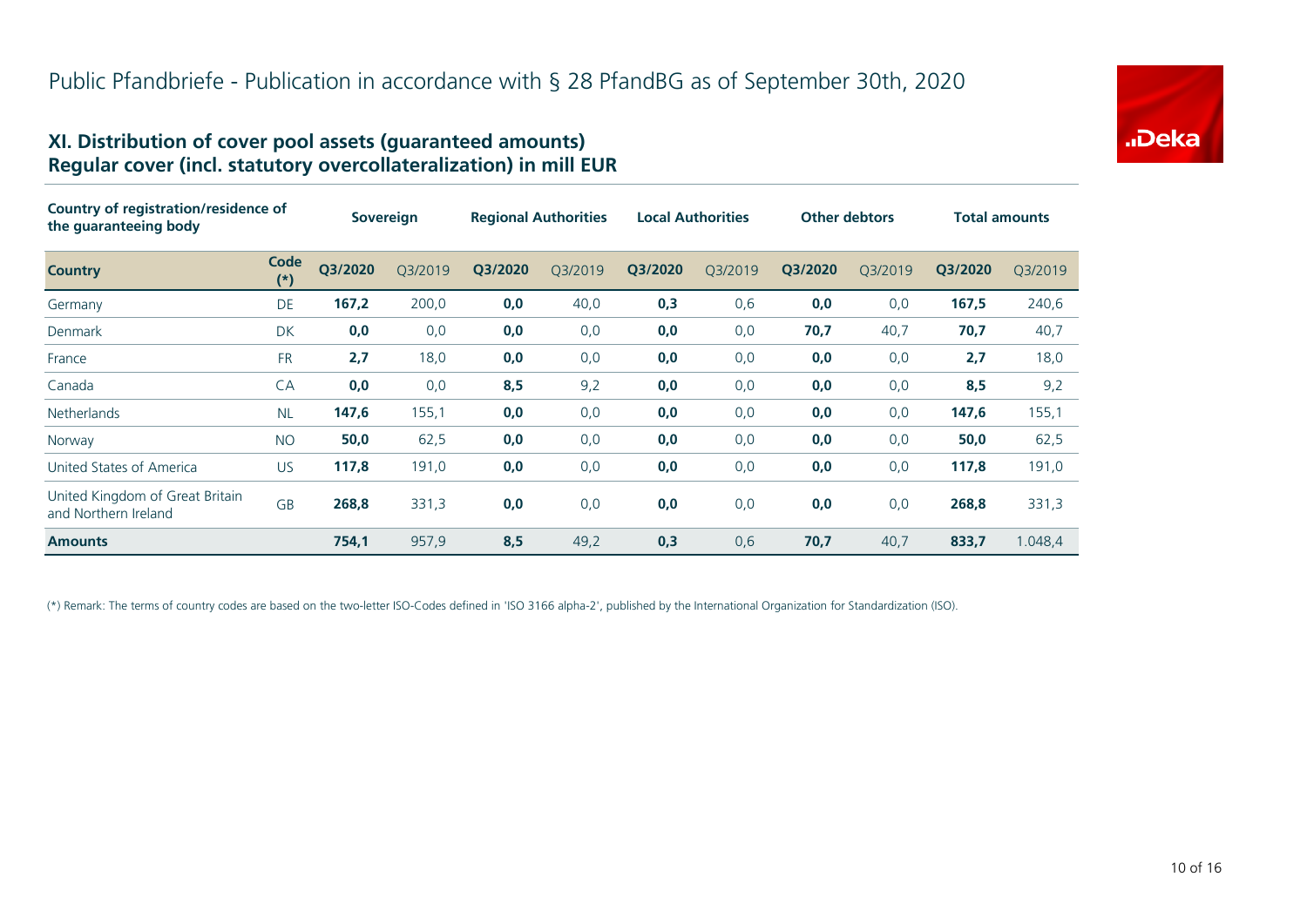### **XII. Distribution of cover pool assets (guarantees for reasons of export promotion) Regular cover in mill EUR**

| <b>Country of registration/residence of</b><br>the guaranteeing body |               |                      |         |                    |         |                           |         |  |  |  |
|----------------------------------------------------------------------|---------------|----------------------|---------|--------------------|---------|---------------------------|---------|--|--|--|
|                                                                      |               | <b>Total amounts</b> |         | thereof: Sovereign |         | thereof: Other<br>debtors |         |  |  |  |
| <b>Country</b>                                                       | Code<br>$(*)$ | O3/2020              | O3/2019 | Q3/2020            | Q3/2019 | Q3/2020                   | Q3/2019 |  |  |  |
| Germany                                                              | DE            | 167,2                | 200,0   | 167,2              | 200,0   | 0,0                       | 0,0     |  |  |  |
| Denmark                                                              | <b>DK</b>     | 70,7                 | 40,7    | 0,0                | 0,0     | 70,7                      | 40,7    |  |  |  |
| France                                                               | <b>FR</b>     | 2,7                  | 18,0    | 2,7                | 18,0    | 0,0                       | 0,0     |  |  |  |
| <b>Netherlands</b>                                                   | <b>NL</b>     | 147,6                | 155,1   | 147,6              | 155,1   | 0,0                       | 0,0     |  |  |  |
| Norway                                                               | <b>NO</b>     | 50,0                 | 62,5    | 50,0               | 62,5    | 0,0                       | 0,0     |  |  |  |
| United States of America                                             | <b>US</b>     | 117,8                | 191,0   | 117,8              | 191,0   | 0,0                       | 0,0     |  |  |  |
| United Kingdom of Great Britain<br>and Northern Ireland              | GB            | 268,8                | 331,3   | 268,8              | 331,3   | 0,0                       | 0,0     |  |  |  |
| <b>Amounts</b>                                                       |               | 824,8                | 998,6   | 754,1              | 957,9   | 70,7                      | 40,7    |  |  |  |

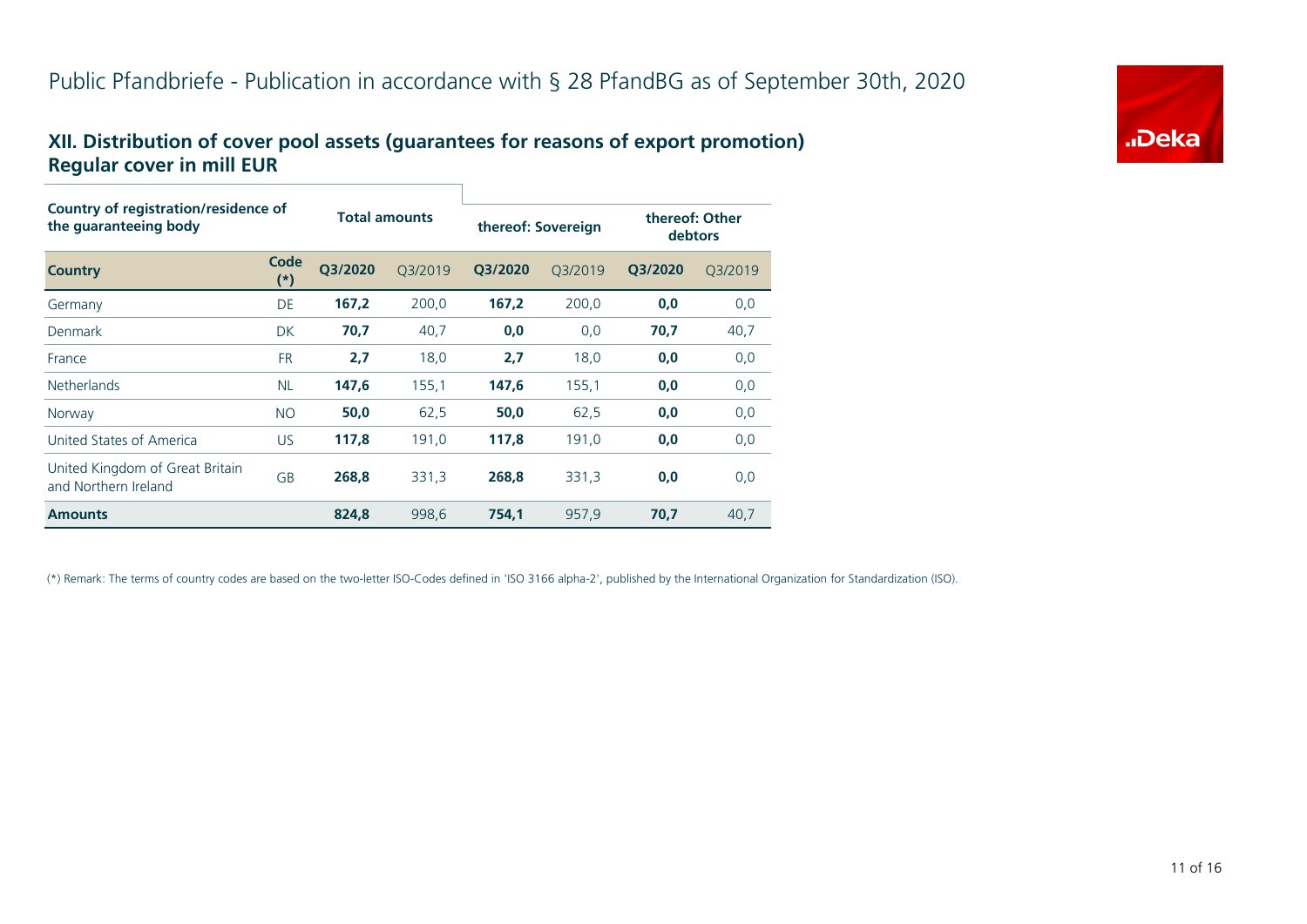

# **XIII. Debts in arrears > 90 Days (in mill EUR)**

| Country of registration/residence of<br>the respective borrower or<br>guaranteeing body |               | <b>Total amounts</b> |         | thereof: Sovereign |         | thereof: Regional<br><b>Authorities</b> |         | thereof: Local<br><b>Authorities</b> |         | thereof: Other<br>debtors |         |
|-----------------------------------------------------------------------------------------|---------------|----------------------|---------|--------------------|---------|-----------------------------------------|---------|--------------------------------------|---------|---------------------------|---------|
| <b>Country</b>                                                                          | Code<br>$(*)$ | Q3/2020              | Q3/2019 | Q3/2020            | Q3/2019 | Q3/2020                                 | Q3/2019 | Q3/2020                              | Q3/2019 | Q3/2020                   | Q3/2019 |
| Germany                                                                                 | DE            | 0,0                  | 0,0     | 0,0                | 0,0     | 0,0                                     | 0,0     | 0,0                                  | 0,0     | 0,0                       | 0,0     |
| Denmark                                                                                 | <b>DK</b>     | 0,0                  | 0,0     | 0,0                | 0,0     | 0,0                                     | 0,0     | 0,0                                  | 0,0     | 0,0                       | 0,0     |
| France                                                                                  | <b>FR</b>     | 0,0                  | 0,0     | 0,0                | 0,0     | 0,0                                     | 0,0     | 0,0                                  | 0,0     | 0,0                       | 0,0     |
| Canada                                                                                  | CA            | 0,0                  | 0,0     | 0,0                | 0,0     | 0,0                                     | 0,0     | 0,0                                  | 0,0     | 0,0                       | 0,0     |
| Latvia                                                                                  | LV            | 0,0                  | 0,0     | 0,0                | 0,0     | 0,0                                     | 0,0     | 0,0                                  | 0,0     | 0,0                       | 0,0     |
| Netherlands                                                                             | <b>NL</b>     | 0,0                  | 0,0     | 0,0                | 0,0     | 0,0                                     | 0,0     | 0,0                                  | 0,0     | 0,0                       | 0,0     |
| Norway                                                                                  | <b>NO</b>     | 0,0                  | 0,0     | 0,0                | 0,0     | 0,0                                     | 0,0     | 0,0                                  | 0,0     | 0,0                       | 0,0     |
| Poland                                                                                  | PL            | 0,0                  | 0,0     | 0,0                | 0,0     | 0,0                                     | 0,0     | 0,0                                  | 0,0     | 0,0                       | 0,0     |
| United States of America                                                                | US            | 0,0                  | 0,0     | 0,0                | 0,0     | 0,0                                     | 0,0     | 0,0                                  | 0,0     | 0,0                       | 0,0     |
| United Kingdom of Great Britain<br>and Northern Ireland                                 | <b>GB</b>     | 0,0                  | 0,0     | 0,0                | 0,0     | 0,0                                     | 0,0     | 0,0                                  | 0,0     | 0,0                       | 0,0     |
| <b>Amounts</b>                                                                          |               | 0,0                  | 0,0     | 0,0                | 0,0     | 0,0                                     | 0,0     | 0,0                                  | 0,0     | 0,0                       | 0,0     |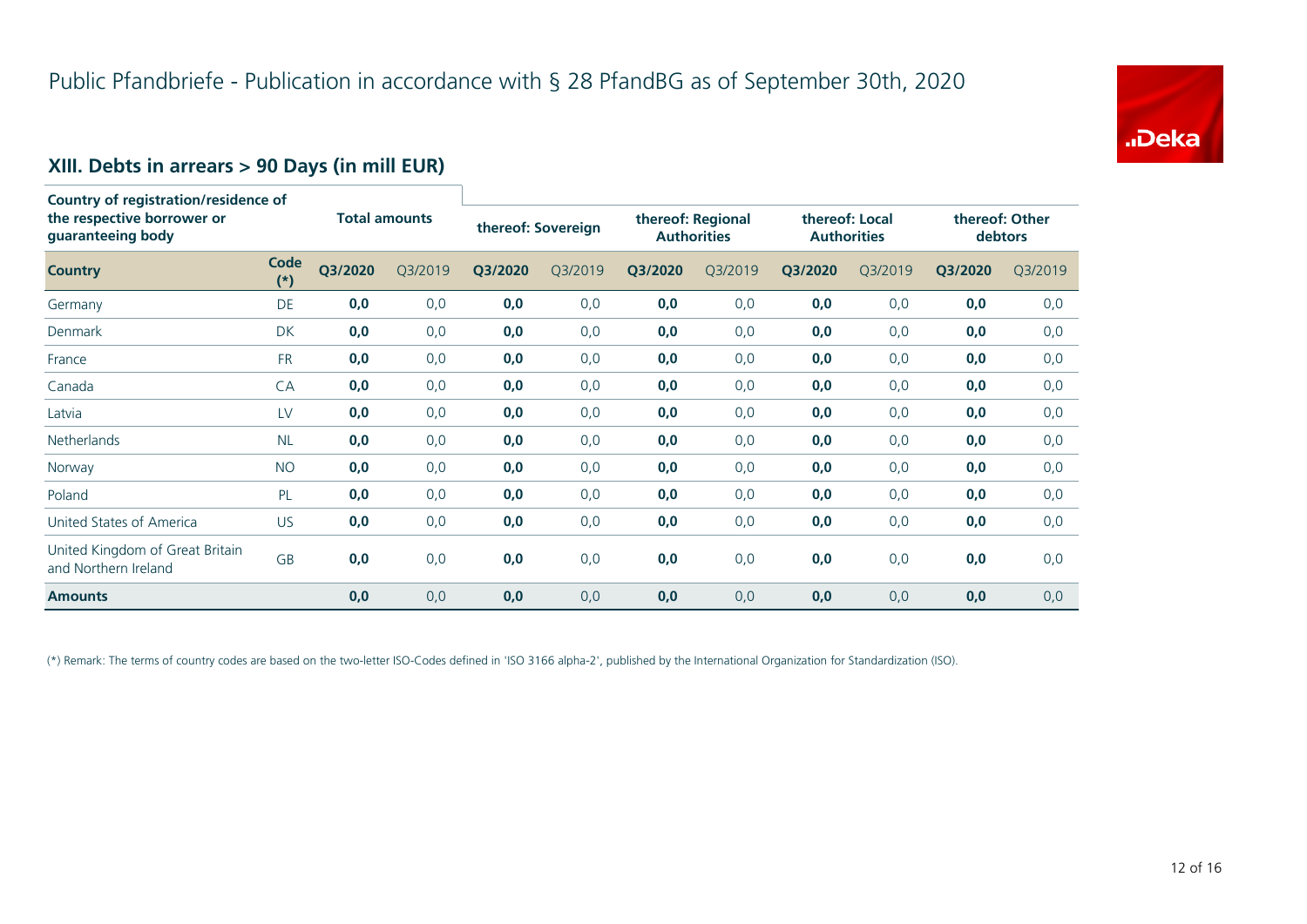

#### **XIV. Total amounts of nonperforming assets, if at least 5% of each individual claim are non performing (in mill EUR)**

| <b>Country of registration/residence of</b><br>the respective borrower or |               | <b>Total amounts</b> |         |         | thereof: Sovereign |                    | thereof: Regional |                    | thereof: Local |         | thereof: Other |  |
|---------------------------------------------------------------------------|---------------|----------------------|---------|---------|--------------------|--------------------|-------------------|--------------------|----------------|---------|----------------|--|
| guaranteeing body                                                         |               |                      |         |         |                    | <b>Authorities</b> |                   | <b>Authorities</b> |                | debtors |                |  |
| <b>Country</b>                                                            | Code<br>$(*)$ | Q3/2020              | Q3/2019 | Q3/2020 | Q3/2019            | Q3/2020            | Q3/2019           | Q3/2020            | Q3/2019        | Q3/2020 | Q3/2019        |  |
| Germany                                                                   | DE            | 0,0                  | 0,0     | 0,0     | 0,0                | 0,0                | 0,0               | 0,0                | 0,0            | 0,0     | 0,0            |  |
| Denmark                                                                   | <b>DK</b>     | 0,0                  | 0,0     | 0,0     | 0,0                | 0,0                | 0,0               | 0,0                | 0,0            | 0,0     | 0,0            |  |
| France                                                                    | <b>FR</b>     | 0,0                  | 0,0     | 0,0     | 0,0                | 0,0                | 0, 0              | 0,0                | 0,0            | 0,0     | 0,0            |  |
| Canada                                                                    | CA            | 0,0                  | 0,0     | 0,0     | 0,0                | 0,0                | 0,0               | 0,0                | 0,0            | 0,0     | 0,0            |  |
| Latvia                                                                    | LV            | 0,0                  | 0,0     | 0,0     | 0,0                | 0,0                | 0,0               | 0,0                | 0,0            | 0,0     | 0,0            |  |
| <b>Netherlands</b>                                                        | <b>NL</b>     | 0,0                  | 0,0     | 0,0     | 0,0                | 0,0                | 0,0               | 0,0                | 0,0            | 0,0     | 0,0            |  |
| Norway                                                                    | <b>NO</b>     | 0,0                  | 0,0     | 0,0     | 0,0                | 0,0                | 0,0               | 0,0                | 0,0            | 0,0     | 0,0            |  |
| Poland                                                                    | PL            | 0,0                  | 0,0     | 0,0     | 0,0                | 0,0                | 0,0               | 0,0                | 0,0            | 0,0     | 0,0            |  |
| United States of America                                                  | US            | 0,0                  | 0,0     | 0,0     | 0,0                | 0,0                | 0,0               | 0,0                | 0,0            | 0,0     | 0,0            |  |
| United Kingdom of Great Britain<br>and Northern Ireland                   | GB            | 0,0                  | 0,0     | 0,0     | 0,0                | 0,0                | 0,0               | 0,0                | 0,0            | 0,0     | 0,0            |  |
| <b>Amounts</b>                                                            |               | 0,0                  | 0,0     | 0,0     | 0,0                | 0,0                | 0,0               | 0,0                | 0,0            | 0,0     | 0,0            |  |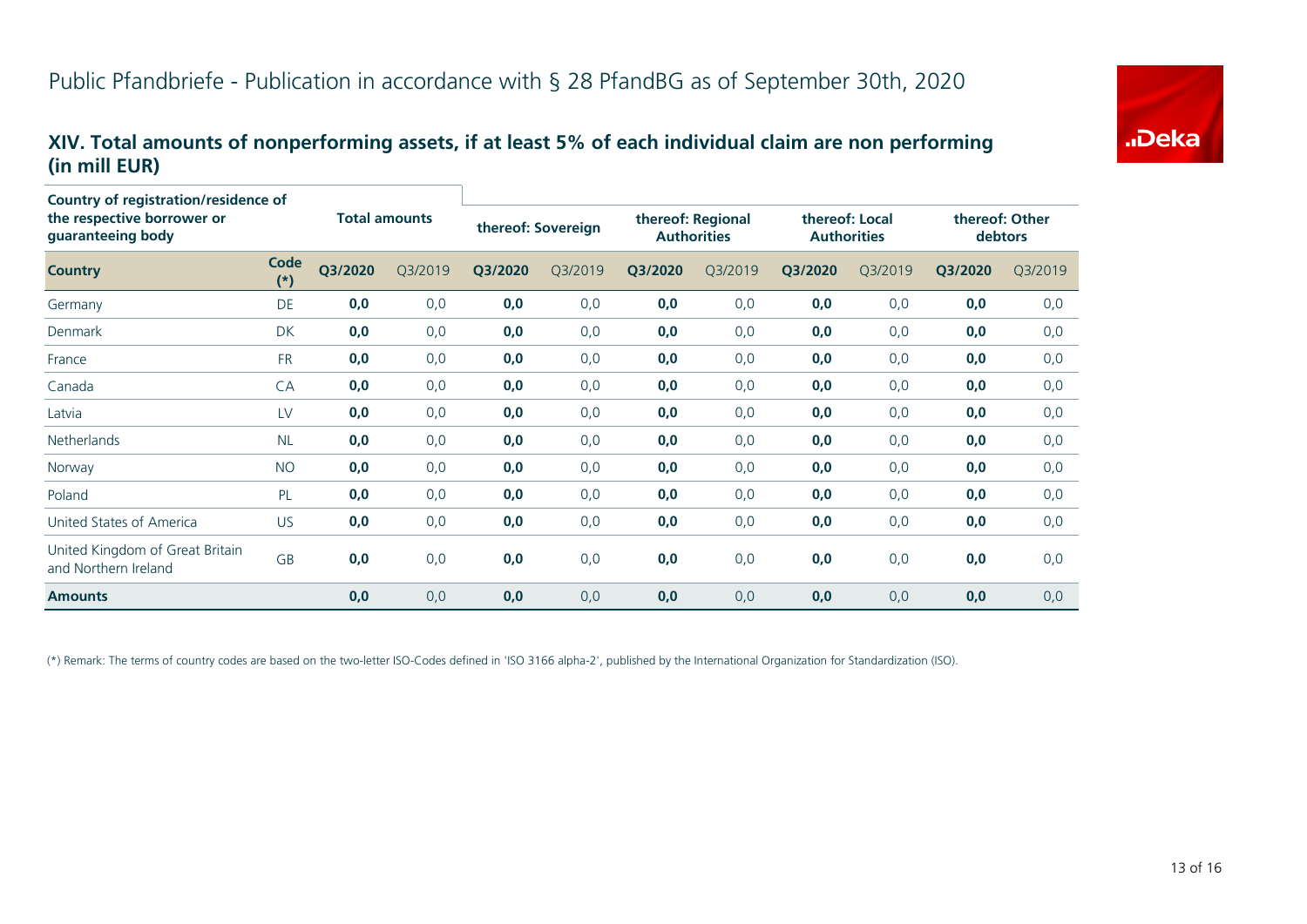

# **I. Additional voluntary information about the cover pool**

|                                    |             | Q3/2020 |
|------------------------------------|-------------|---------|
| WAL of cover pool (Total)          | in years    | 6,4     |
| Part of ECB elligble securities    | in mill EUR | 320,0   |
| Overcollateralisation by law (npv) | in $%$      | 2.0     |

| <b>Currency Exposure (nominal)</b> | in mill EUR | Q3/2020 |
|------------------------------------|-------------|---------|
| <b>EUR</b>                         |             | 4.055,3 |
| <b>USD</b>                         |             | 137,8   |

| <b>Current Rating of Pfandbrief (according to Rating Agency)</b> | O3/2020 |
|------------------------------------------------------------------|---------|
| Moody's                                                          | Aaa     |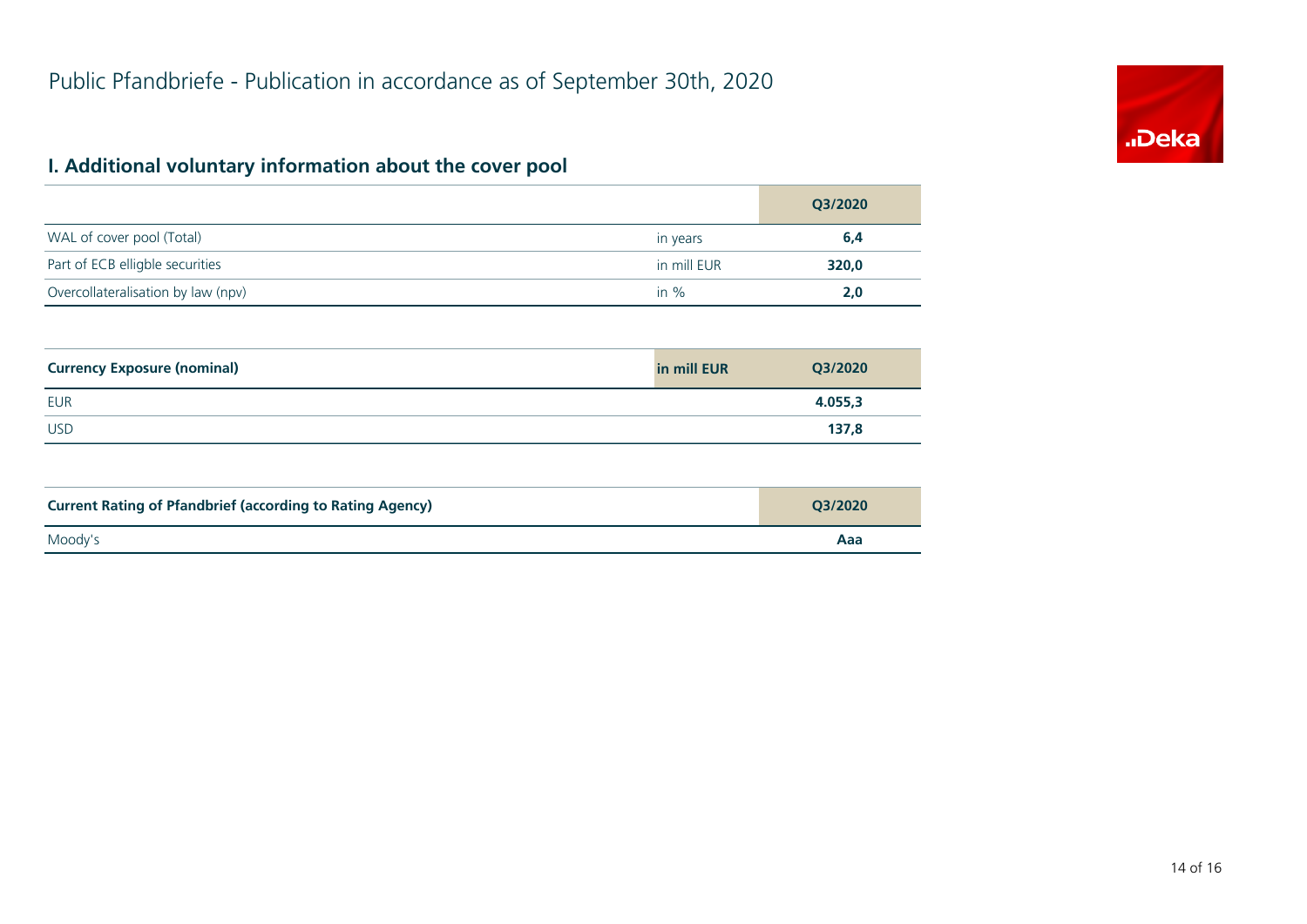# "Deka

# **I. Additional voluntary information about the cover pool**

| Breakdown of claims agianst centralbanks and banks<br>according to section 25 para 1 no. 5 by Credit Quality Step | in mill EUR | O3/2020 |
|-------------------------------------------------------------------------------------------------------------------|-------------|---------|
| Credit Quality Step 1                                                                                             |             | 0.0     |
| Credit Quality Step 2                                                                                             |             | 0,0     |

| Loans $(*)$                                               |             | Q3/2020 |
|-----------------------------------------------------------|-------------|---------|
| Number of loans                                           |             | 248     |
| Number of borrowers                                       |             | 87      |
| Total amount of loans granted to the 10 biggest borrowers | in mill EUR | 1.524,6 |
| Total amounts of bonds                                    | in mill EUR | 591,0   |
| Total amounts of loans                                    | in mill EUR | 3.602,1 |

| <b>Derivates</b>                                          |              | Q3/2020   |  |
|-----------------------------------------------------------|--------------|-----------|--|
| Are derivatives included in the cover pool?               | Yes / No     | <b>No</b> |  |
| Dervatives in the cover pool (npv)                        | in mill EUR  | 0,0       |  |
| Type of swaps (I=intra-group, E=external, B=both, N=none) | (I, E, B, N) | N         |  |

(\*) Remark: Only regular cover pool assets are included.